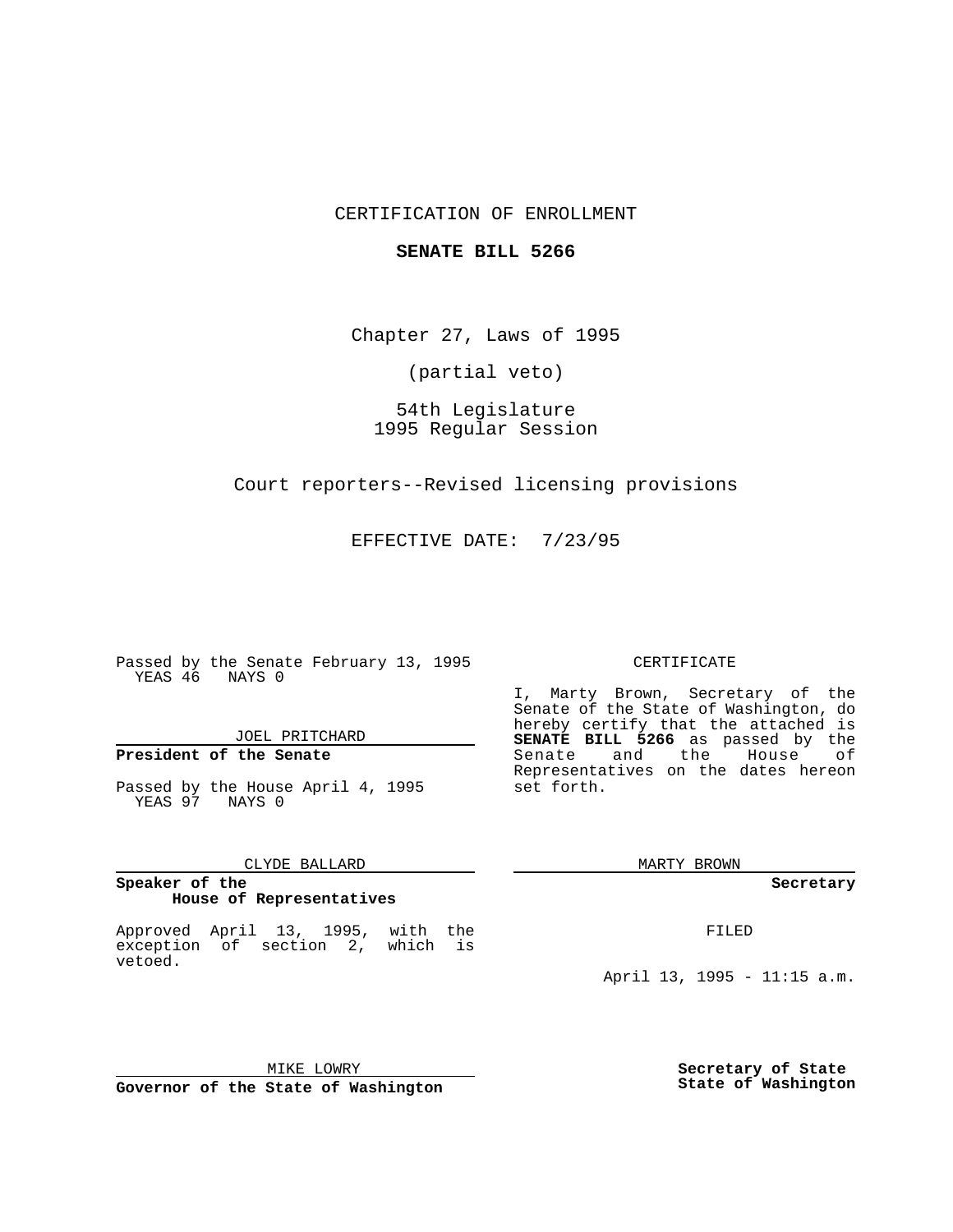# **SENATE BILL 5266** \_\_\_\_\_\_\_\_\_\_\_\_\_\_\_\_\_\_\_\_\_\_\_\_\_\_\_\_\_\_\_\_\_\_\_\_\_\_\_\_\_\_\_\_\_\_\_

\_\_\_\_\_\_\_\_\_\_\_\_\_\_\_\_\_\_\_\_\_\_\_\_\_\_\_\_\_\_\_\_\_\_\_\_\_\_\_\_\_\_\_\_\_\_\_

Passed Legislature - 1995 Regular Session

### **State of Washington 54th Legislature 1995 Regular Session**

**By** Senators Pelz, Newhouse, Heavey, Wood and West; by request of Department of Licensing

Read first time 01/17/95. Referred to Committee on Labor, Commerce & Trade.

 AN ACT Relating to court reporting; amending RCW 18.145.005, 18.145.010, 18.145.020, 18.145.030, 18.145.040, 18.145.050, 18.145.070, 18.145.080, 18.145.090, 18.145.110, 18.145.120, 18.145.130, and 18.145.900; and repealing RCW 18.145.060.

5 BE IT ENACTED BY THE LEGISLATURE OF THE STATE OF WASHINGTON:

6 **Sec. 1.** RCW 18.145.005 and 1989 c 382 s 1 are each amended to read 7 as follows:

 The legislature finds it necessary to regulate the practice of 9 ((shorthand reporting or)) court reporting at the level of certification to protect the public safety and well-being. The legislature intends that only individuals who meet and maintain minimum 12 standards of competence may represent themselves as ((shorthand or)) court reporters.

14 \*Sec. 2. RCW 18.145.010 and 1989 c 382 s 2 are each amended to 15 read as follows:

16 (1) No person may practice or represent himself or herself as a 17 ((shorthand reporter or a)) court reporter without first obtaining a 18 certificate as required by this chapter.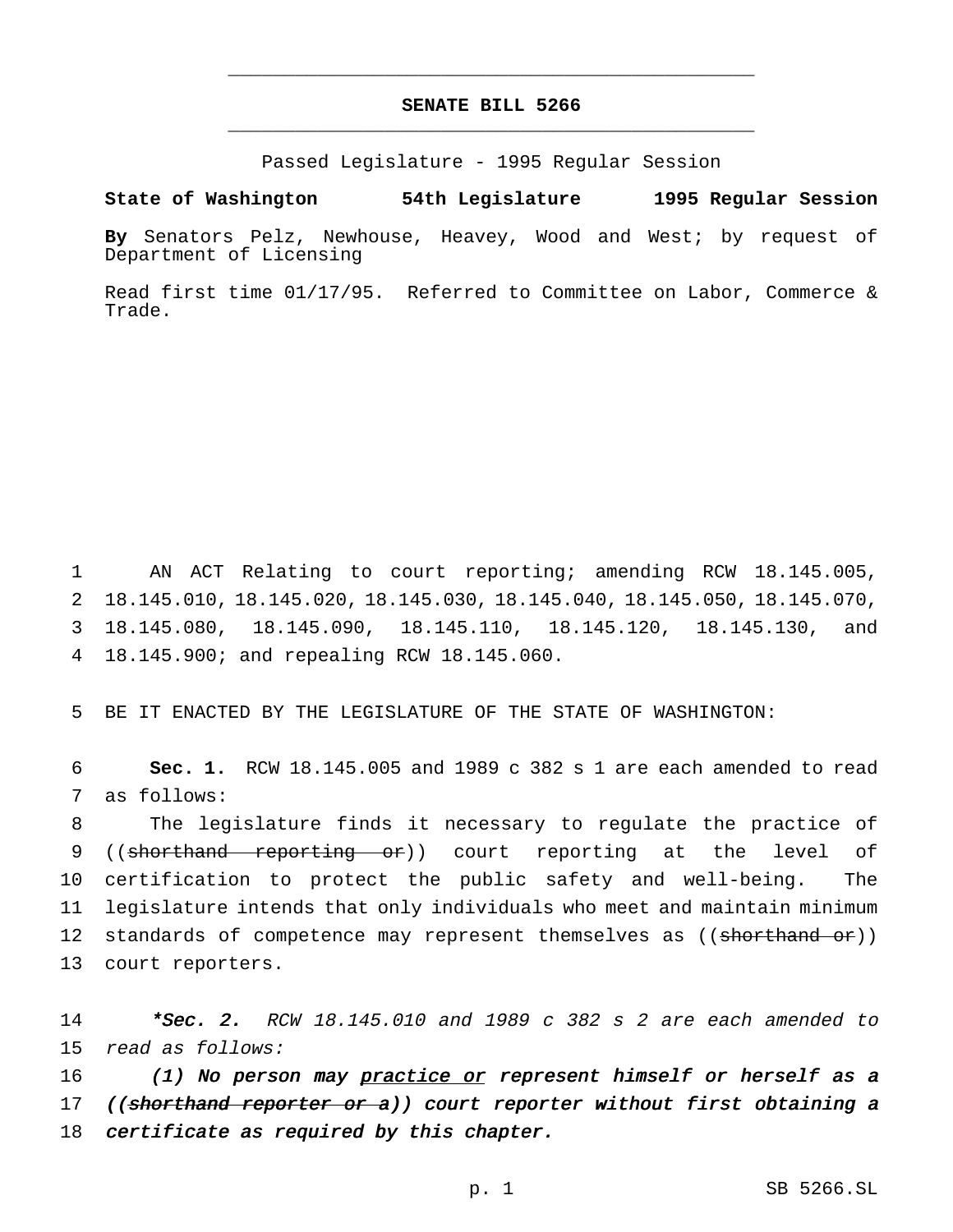1 (2) A person represents himself or herself to be a ((shorthand 2 reporter or)) court reporter when the person adopts or uses any title or description of services that incorporates one or more of the following terms: "Shorthand reporter," "court reporter," "certified 5 shorthand reporter,"  $((or))$  "certified court reporter," or "certified 6 stenomask reporter."

**\*Sec. 2 was vetoed. See message at end of chapter.**

 **Sec. 3.** RCW 18.145.020 and 1989 c 382 s 3 are each amended to read as follows:

10 The "practice of ((shorthand reporting or)) court reporting" means the making by means of written symbols or abbreviations in shorthand or 12 machine writing or oral recording by a stenomask reporter of a verbatim record of any oral court proceeding, deposition, or proceeding before a jury, referee, court commissioner, special master, governmental entity, or administrative agency and the producing of a transcript from the proceeding.

 **Sec. 4.** RCW 18.145.030 and 1989 c 382 s 4 are each amended to read as follows:

 Unless the context clearly requires otherwise, the definitions in this section apply throughout this chapter.

(1) "Department" means the department of licensing.

(2) "Director" means the director of licensing.

23 (3) (("Shorthand reporter" and)) "Court reporter" means an individual certified under this chapter.

25 (( $(4)$  "Board" means the Washington state shorthand reporter 26 advisory board.))

 **Sec. 5.** RCW 18.145.040 and 1989 c 382 s 5 are each amended to read as follows:

Nothing in this chapter prohibits or restricts:

 $(1)$  The practice of  $((a \text{ profession}))$  court reporting by individuals 31 who are licensed, certified, or registered as court reporters under other laws of this state and who are performing services within their authorized scope of practice;

34 (2) The practice of ((shorthand)) court reporting by an individual employed by the government of the United States while the individual is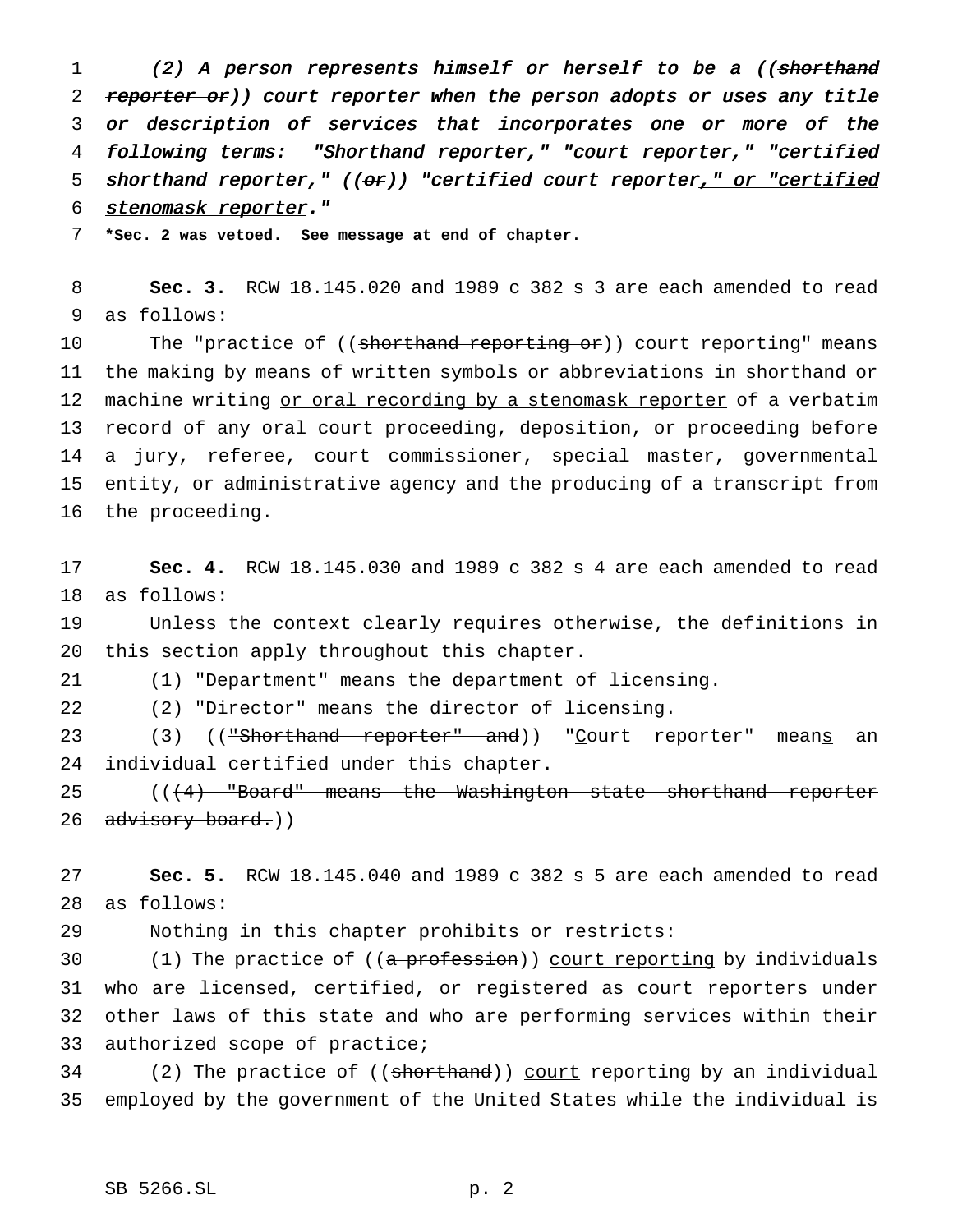performing duties prescribed by the laws and regulations of the United States; or

3 (3) ((The practice of court reporting or use of the title certified 4 court reporter by stenomaskers who are practicing as of September 1,  $1989.$ 

 Nothing in this chapter shall be construed to prohibit)) The 7 introduction of alternate technology in court reporting practice.

 **Sec. 6.** RCW 18.145.050 and 1989 c 382 s 6 are each amended to read as follows:

 In addition to any other authority provided by law, the director may:

 (1) Adopt rules in accordance with chapter 34.05 RCW that are 13 necessary to implement this chapter;

14 (2) Set all ((certification examination,)) renewal, late renewal, duplicate, and verification fees in accordance with RCW 43.24.086;

 (3) Establish the forms and procedures necessary to administer this chapter;

 (4) Issue a certificate to any applicant who has met the requirements for certification;

 (5) Hire clerical, administrative, and investigative staff as 21 needed to implement and administer this chapter;

 (6) Investigate complaints or reports of unprofessional conduct as 23 defined in this chapter and hold hearings ((pursuant to)) under chapter 34.05 RCW;

 (7) Issue subpoenas for records and attendance of witnesses, statements of charges, statements of intent to deny certificates, and 27 orders; administer oaths; take or cause depositions to be taken; and use other discovery procedures as needed in any investigation, hearing, 29 or proceeding held under this chapter;

 (8) Maintain the official departmental record of all applicants and certificate holders;

 (9) Delegate, in writing to a designee, the authority to issue subpoenas, statements of charges, and statements of intent to deny certification;

35 (10) ((Prepare and administer or)) Approve the preparation and administration of examinations for certification;

 (11) Establish by rule the procedures for an appeal of a failure of an examination;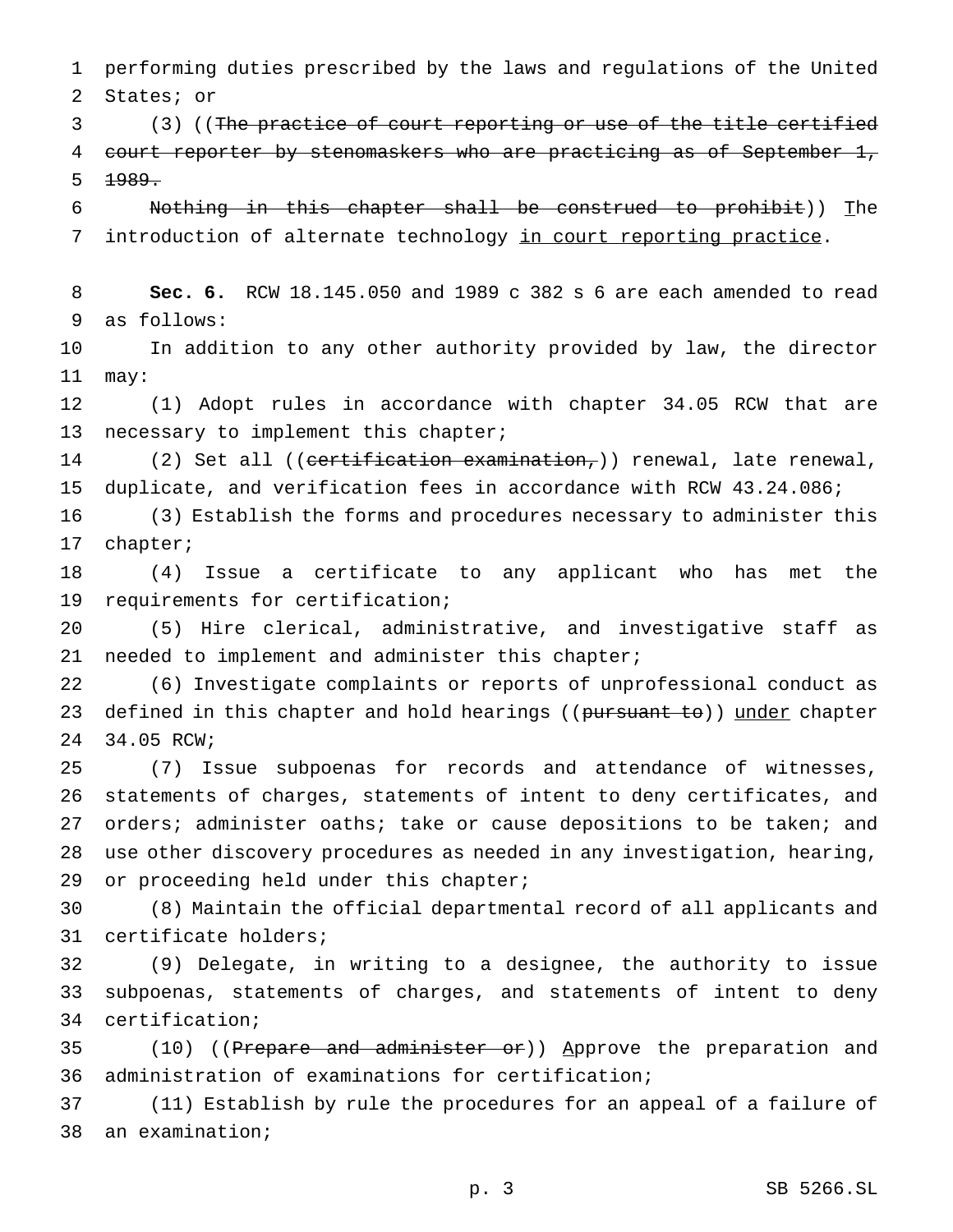1 (12) Conduct a hearing under chapter 34.05 RCW on an appeal of a 2 denial of a certificate based on the applicant's failure to meet 3 minimum qualifications for certification;

4 (13) Set the criteria for meeting the standard required for 5 certification;

 (14) Establish advisory committees whose membership shall include representatives of professional court reporting and stenomasking associations and representatives from accredited schools offering 9 degrees in court reporting or stenomasking to advise the director on testing procedures, professional standards, disciplinary activities, or 11 any other matters deemed necessary.

12 **Sec. 7.** RCW 18.145.070 and 1989 c 382 s 8 are each amended to read 13 as follows:

14 The director((<del>, members of the board,</del>)) and individuals acting on 15 (( $t$ heir)) the director's behalf shall not be civilly liable for any act 16 performed in good faith in the course of their duties.

17 **Sec. 8.** RCW 18.145.080 and 1989 c 382 s 9 are each amended to read 18 as follows:

19  $((+1))$  The department shall issue a certificate to any applicant 20 who( $\sqrt{7}$  as determined by the director upon advice of the board, has:

21 (a) Successfully completed an examination approved by the director; 22 (b) Good moral character;

23 (c) Not engaged in unprofessional conduct; and

24 (d) Not been determined to be unable to practice with reasonable 25 skill and safety as a result of a physical or mental impairment.

26  $(2)$  A one-year temporary certificate may be issued, at the 27 discretion of the director, to a person holding one of the following: 28 National shorthand reporters association certificate of proficiency, 29 registered professional reporter certificate, or certificate of merit; 30 a current court or shorthand reporter certification, registration, or 31 license of another state; or a certificate of graduation of a court 32 reporting school. To continue to be certified under this chapter, a 33 person receiving a temporary certificate shall successfully complete 34 the examination under subsection  $(1)(a)$  of this section within one year 35 of receiving the temporary certificate, except that the director may 36 renew the temporary certificate if extraordinary circumstances are 37 shown.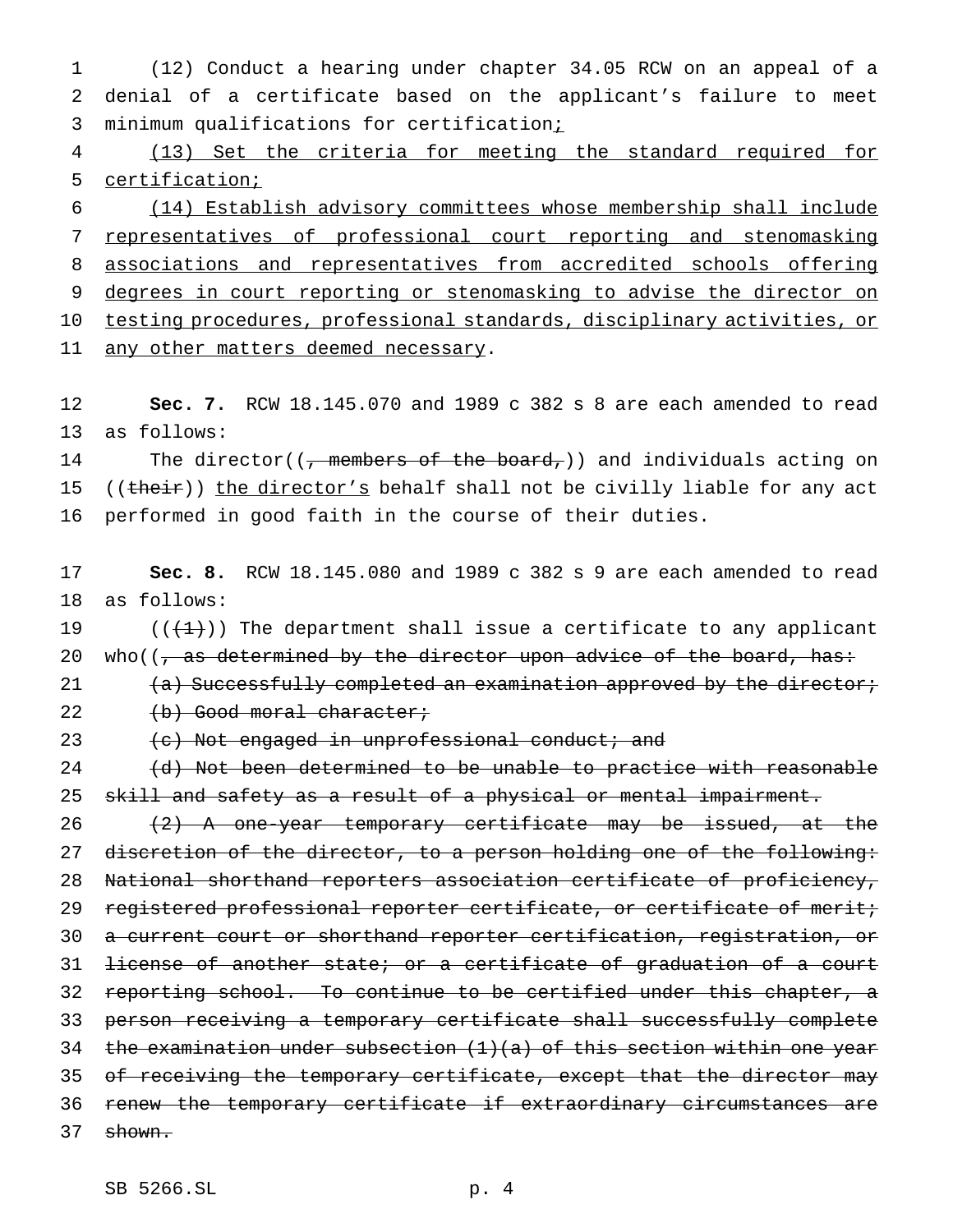1 (3) The examination required by subsection (1)(a) of this section 2 shall be no more difficult than the examination provided by the court 3 reporter examining committee as authorized by RCW 2.32.180)) meets the 4 standards established under this chapter and who:

5 (1) Is holding one of the following:

6 (a) Certificate of proficiency, registered professional reporter, 7 registered merit reporter, or registered diplomate reporter from 8 national court reporters association;

9 (b) Certificate of proficiency or certificate of merit from 10 national stenomask verbatim reporters association; or

11 (c) A current Washington state court reporter certification; or

12 (2) Has passed an examination approved by the director or an 13 examination that meets or exceeds the standards established by the 14 director.

15 **Sec. 9.** RCW 18.145.090 and 1989 c 382 s 10 are each amended to 16 read as follows:

 Applications for certification shall be submitted on forms provided by the department. The department may require information and 19 documentation to determine whether the applicant meets the ((criteria)) 20 standard for certification as provided in this chapter. Each applicant shall pay a fee determined by the director as provided in RCW 43.24.086 which shall accompany the application.

23 **Sec. 10.** RCW 18.145.110 and 1989 c 382 s 12 are each amended to 24 read as follows:

25 Persons with two or more years' experience in ((shorthand)) 26 stenomask reporting in Washington state as of ((September 1, 1989)) 27 January 1, 1996, shall be granted a ((shorthand reporters)) court 28 reporter certificate without examination, if application is made 29 ((within one year of September 1, 1989. Shorthand reporters with less 30 than two years' experience in shorthand reporting in this state as of 31 September 1, 1989, shall be granted a temporary certificate for one 32 year. To continue to be certified under this chapter, a person 33 receiving a temporary certificate shall successfully complete the 34 examination under RCW 18.145.080 within one year of receiving the 35 temporary certificate, except that the director may renew the temporary 36 certificate if extraordinary circumstances are shown)) before January 37 1, 1996.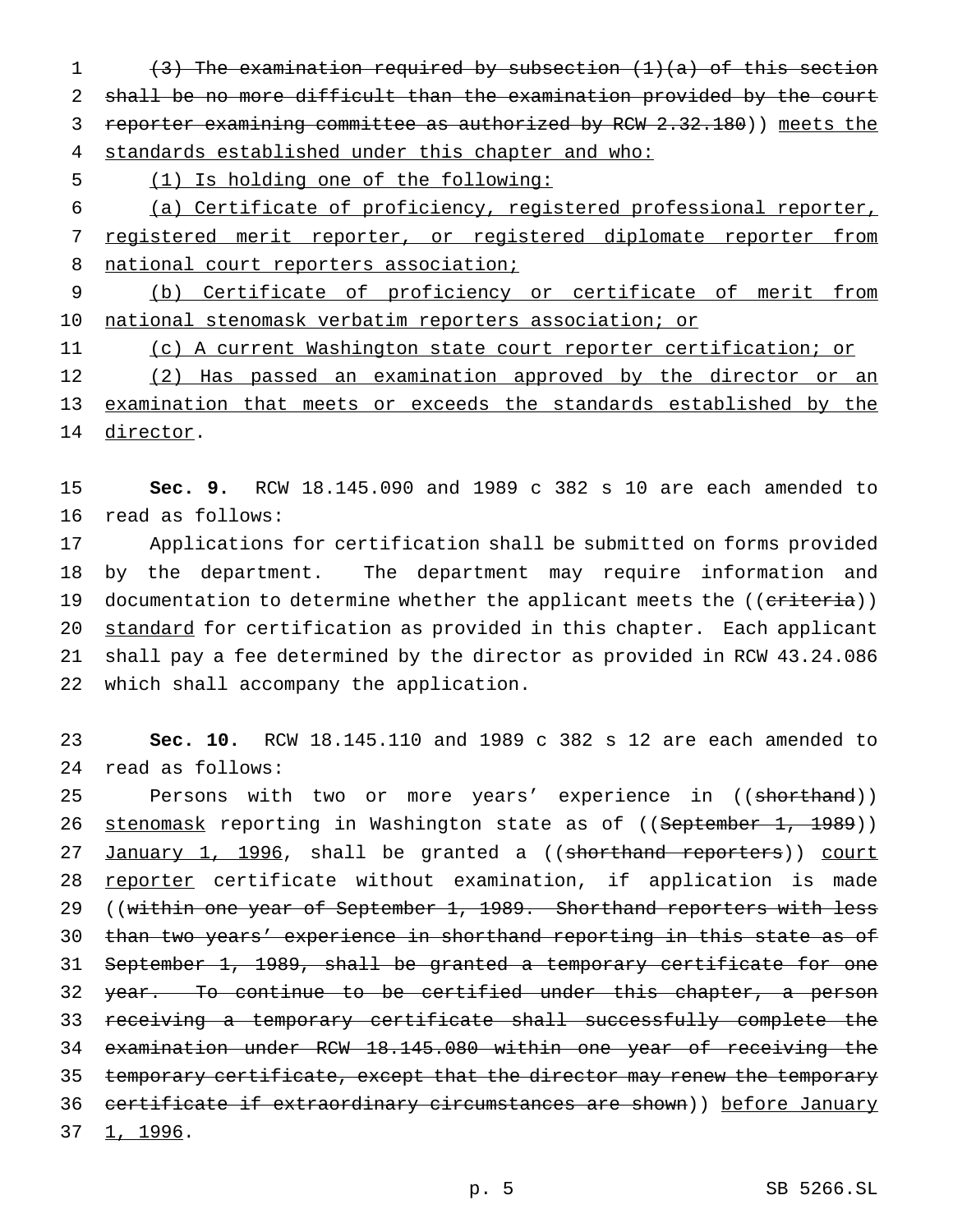**Sec. 11.** RCW 18.145.120 and 1989 c 382 s 13 are each amended to read as follows:

 (1) Upon receipt of complaints against court reporters, the director shall investigate and evaluate the complaint to determine if disciplinary action is appropriate. The director shall hold disciplinary hearings pursuant to chapter 34.05 RCW.

 (2) After a hearing conducted under chapter 34.05 RCW and upon a finding that a certificate holder or applicant has committed unprofessional conduct or is unable to practice with reasonable skill and safety due to a physical or mental condition, the director may issue an order providing for one or any combination of the following:  $((+1))$   $(a)$  Revocation of the certification;

13 ( $(\frac{2}{2})$ ) (b) Suspension of the certificate for a fixed or indefinite term;

15  $((+3))$   $(c)$  Restriction or limitation of the practice;

16  $((+4))$   $(d)$  Requiring the satisfactory completion of a specific program or remedial education;

 $((+5))$   $(e)$  The monitoring of the practice by a supervisor approved by the director;

20  $((+6))$   $(f)$  Censure or reprimand;

21 ( $(\langle 7\rangle)$ ) (g) Compliance with conditions (( $\sigma$ )) of probation for a designated period of time;

23  $((+8))$   $(h)$  Denial of the certification request;

24  $((+9))$   $(i)$  Corrective action;

  $((+10))$   $(j)$  Refund of fees billed to or collected from the consumer.

 Any of the actions under this section may be totally or partly stayed by the director. In determining what action is appropriate, the director shall consider sanctions necessary to protect the public, after which the director may consider and include in the order requirements designed to rehabilitate the certificate holder or applicant. All costs associated with compliance to orders issued under this section are the obligation of the certificate holder or applicant.

 **Sec. 12.** RCW 18.145.130 and 1989 c 382 s 14 are each amended to read as follows:

 The following conduct, acts, or conditions constitute unprofessional conduct for any certificate holder or applicant under the jurisdiction of this chapter: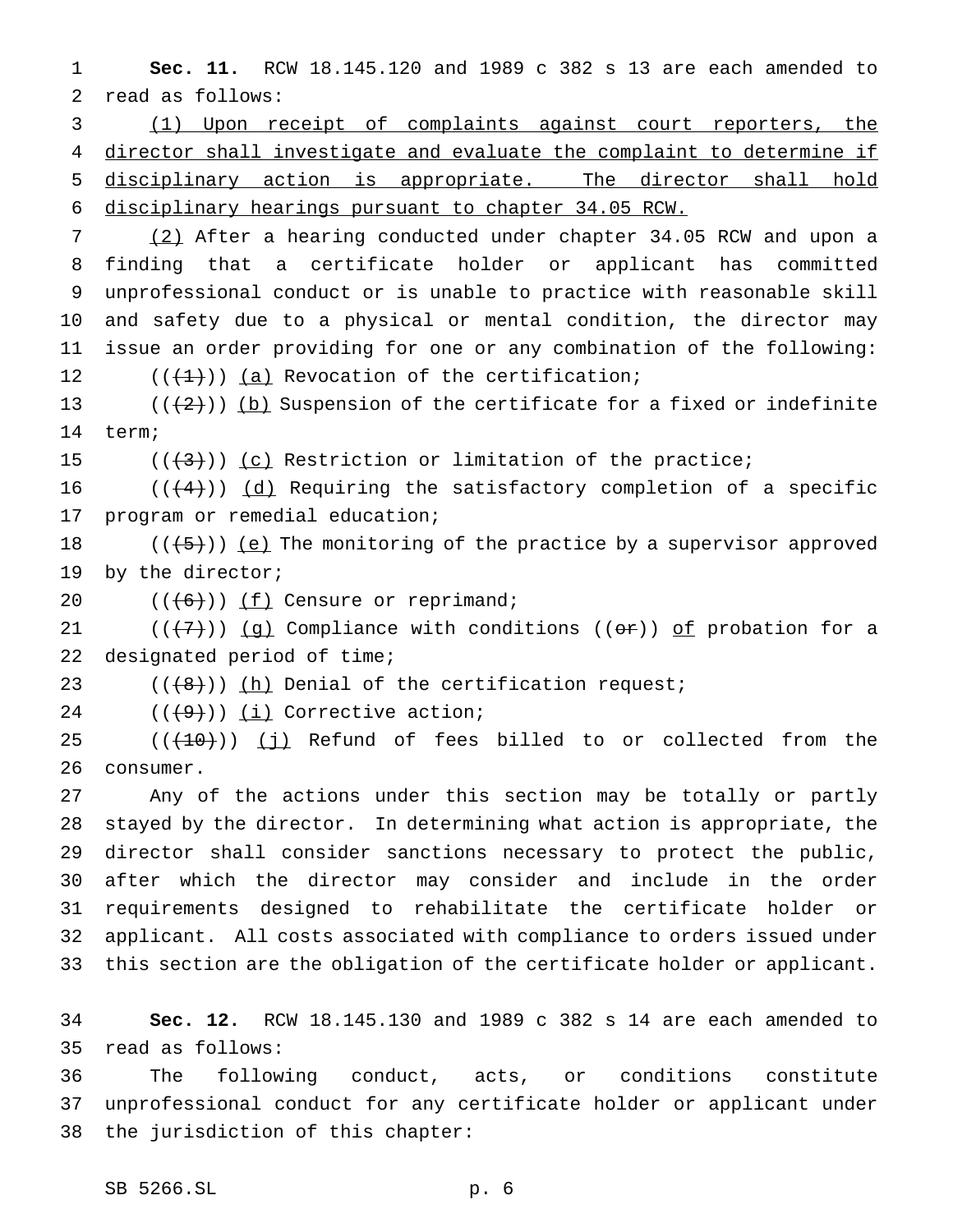(1) The commission of any act involving moral turpitude, 2 dishonesty, or corruption relating to the practice of ((shorthand)) 3 court reporting, whether or not the act constitutes a crime. If the act constitutes a crime, conviction in a criminal proceeding is not a condition precedent to disciplinary action;

 (2) Misrepresentation or concealment of a material fact in obtaining or in seeking reinstatement of a certificate;

8 (3) Advertising in a false, fraudulent, or misleading manner;

(4) Incompetence or negligence;

 (5) Suspension, revocation, or restriction of the individual's 11 certificate, registration, or license to practice ((shorthand)) court reporting by a regulatory authority in any state, federal, or foreign jurisdiction;

 (6) Violation of any state or federal statute or administrative rule regulating the profession;

 (7) Failure to cooperate in an inquiry, investigation, or disciplinary action by:

18 (a) Not furnishing papers or documents;

 (b) Not furnishing in writing a full and complete explanation of the matter contained in the complaint filed with the director;

 (c) Not responding to subpoenas issued by the director, regardless of whether the recipient of the subpoena is the accused in the proceeding;

 (8) Failure to comply with an order issued by the director or an assurance of discontinuance entered into with the director;

 (9) Misrepresentation or fraud in any aspect of the conduct of the business or profession;

 (10) Conviction of any gross misdemeanor or felony relating to the practice of the profession. For the purpose of this subsection, conviction includes all instances in which a plea of guilty or nolo contendere is the basis for conviction and all proceedings in which the sentence has been deferred or suspended. Nothing in this section abrogates rights guaranteed under chapter 9.96A RCW.

 **Sec. 13.** RCW 18.145.900 and 1989 c 382 s 15 are each amended to read as follows:

36 This chapter may be known and cited as the ((shorthand)) court reporting practice act.